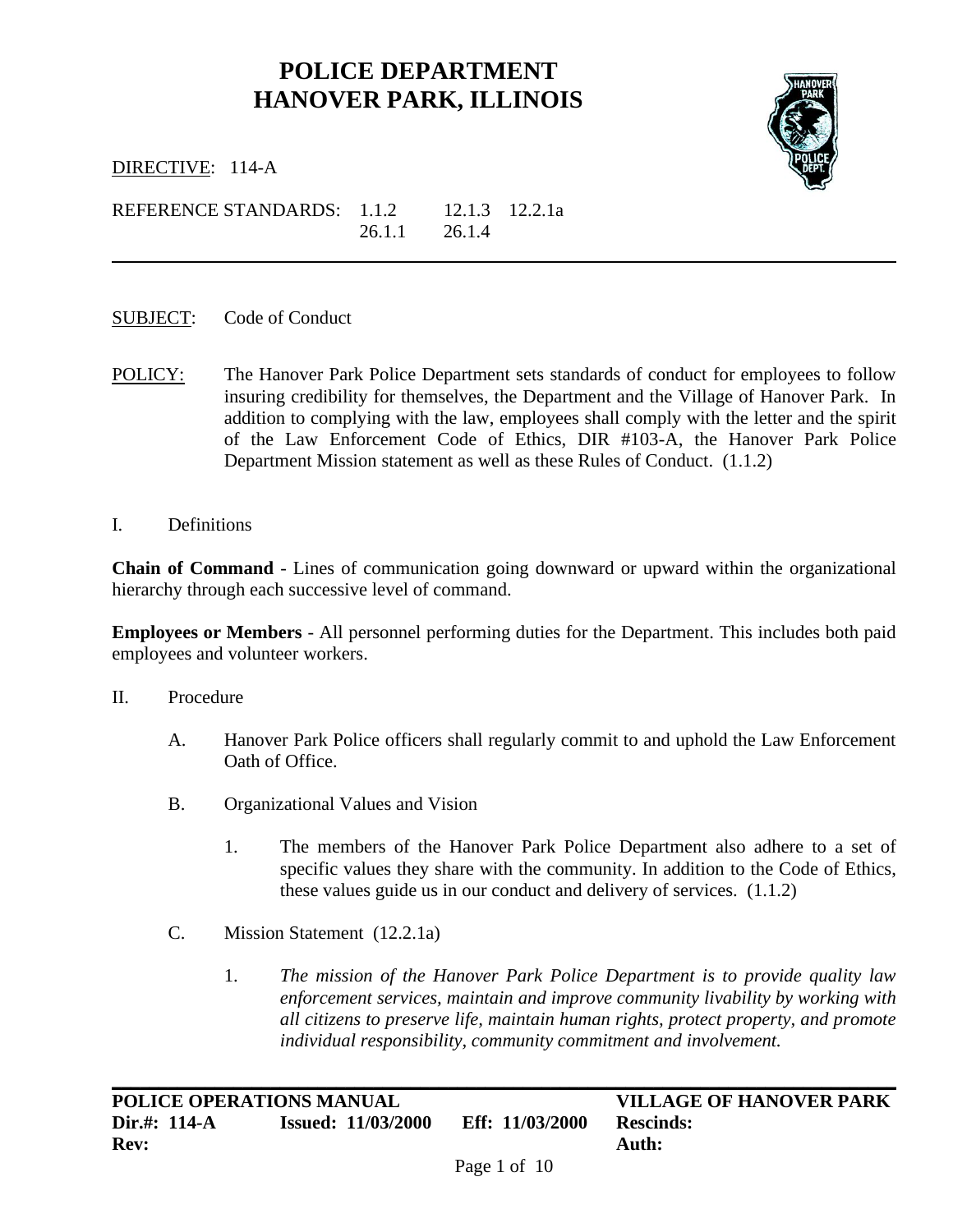- D. Organizational Values (12.2.1a)
	- 1. Quality Service
		- a. We will provide quality, professional service to our community by:
			- (1) Enforcing the law;
			- (2) Preventing crime, thereby improving the quality of life;
			- (3) Responding promptly to calls for service and other public needs;
			- (4) Conducting thorough investigations;
			- (5) Providing state of the art training and continuing education programs;
			- (6) Leading by example.
	- 2. Integrity
		- a. Having sound moral principles that earn the trust, respect, and confidence of the community and each other through:
			- (1) Being honest, and demanding the same from each other;
			- (2) Living by the rules we enforce.
	- 3. Fairness
		- a. To provide equal treatment of all persons without prejudice or bias by:
			- (1) Treating all persons with dignity and respect;
			- (2) Expressing compassion in our attitudes and in our communication;
			- (3) Ensuring consistency in decision making without favoritism.
	- 4. Communication
		- a. Sharing information and knowledge with the community, other agencies, and within our department as allowed by law through:
			- (1) Actively listening to all concerned;
			- (2) Keeping crime victims informed about their cases and where to go for additional help;
			- (3) Educating the community about crime risks and prevention;
			- (4) Informing the community about the inner workings of our department;
			- (5) Encouraging the open exchange of ideas and information.

## 5. Helpful Attitude

- a. A helpful attitude is fundamental to the earning respect and confidence of the community. We will accomplish this by:
	- (1) Treating people's problems as important;
	- (2) Being polite and courteous;
	- (3) Showing empathy and concern for the needs of others;
	- (4) Showing pride in our profession tempered by humility.
- III. Rules of Conduct (26.1.1)
	- A. While not all inclusive, the specific following rules shall govern the conduct of Department employees.

| POLICE OPERATIONS MANUAL |                           |                                                 | <b>VILLAGE OF HANOVER PARK</b> |
|--------------------------|---------------------------|-------------------------------------------------|--------------------------------|
| Dir.#: 114-A             | <b>Issued: 11/03/2000</b> | Eff: 11/03/2000                                 | <b>Rescinds:</b>               |
| <b>Rev:</b>              |                           |                                                 | Auth:                          |
|                          |                           | $D_{\alpha\alpha\alpha}$ $\gamma_{\alpha}$ f 10 |                                |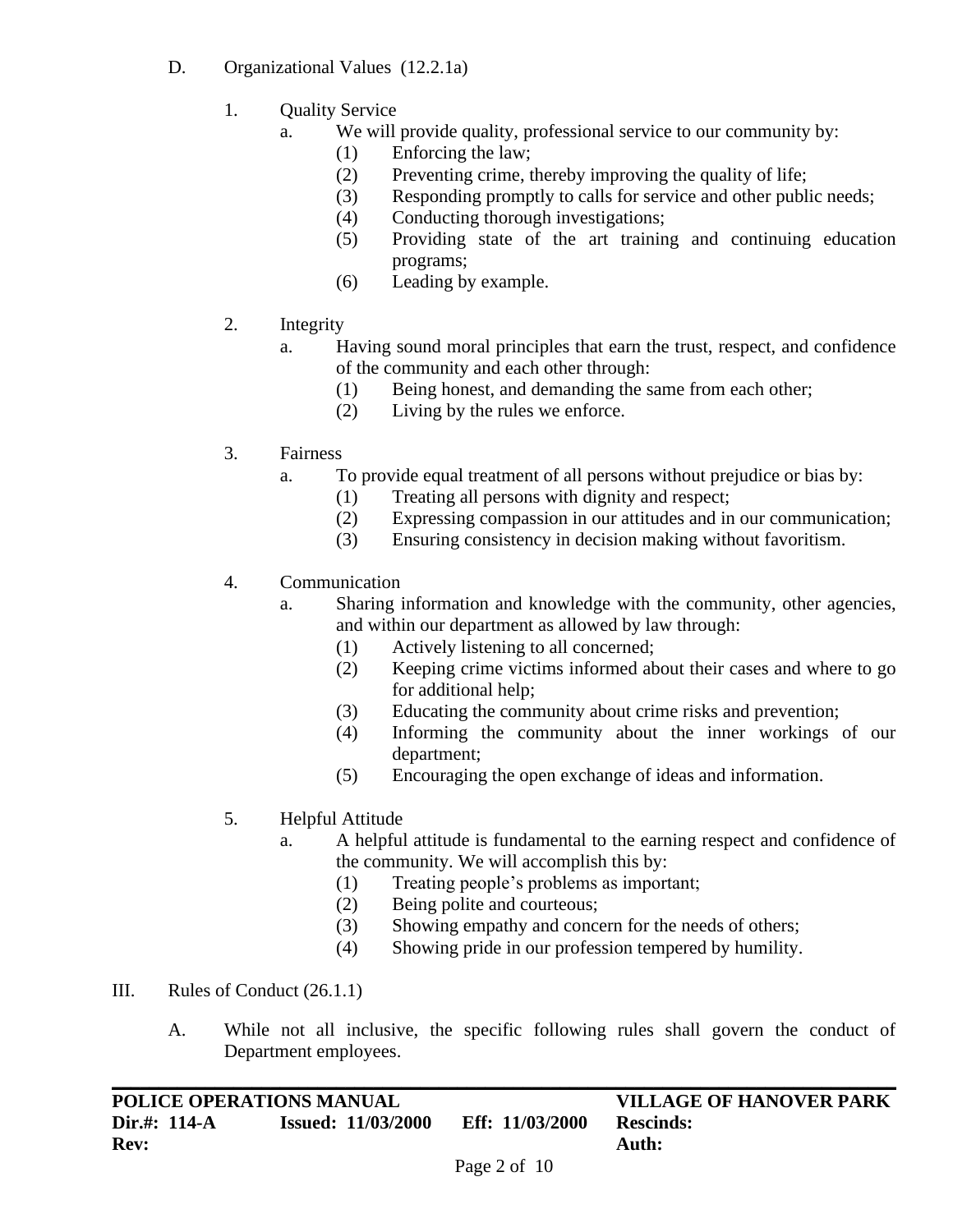## B. General Rules

- 1. All members of the Department shall be familiar with and adhere to the policies and procedures of the Department and Rules and Regulations of the Village of Hanover Park.
- 2. Employees shall maintain sufficient competency to properly perform their duties and assume the responsibilities of their positions. Employees will perform their duties in a manner that will maintain the highest standards of efficiency in carrying out the functions and objectives of the Department. Unsatisfactory performance may be demonstrated by a lack of knowledge of the application of laws required to be enforced; an unwillingness or inability to perform assigned tasks; the failure to conform to work standards established for the employee's rank, grade, or position; the failure to take appropriate action on the occasion of a crime disorder, or other condition deserving police attention; or absence without leave. In addition to other indicia of unsatisfactory performance, the following will be considered prima facie evidence of unsatisfactory performance: Repeated poor evaluations OR; A written record of repeated infractions of rules, regulations, directives or orders of the Department.
- 3. Conduct unbecoming police employees, which shall include any act or conduct not specifically mentioned in these regulations that brings the Department into disrepute or reflect discredit upon the individual as a police employee, based on accepted standards of behavior. Conduct unbecoming includes, but is not limited to; intoxication in public places, commission of unlawful acts, or willful false public criticism of the Department or any member.
- 4. Officers shall be courteous to the public and shall avoid displaying an overbearing attitude or show disrespect. Officers shall be tactful in the performance of their duties, and shall control their tempers, and exercise the utmost patience and discretion, and shall not engage in furtherance of argumentative discussions, even in the face of extreme provocation. In the performance of their duties, officers shall not use coarse, violent, profane, or insolent language or gestures and shall not express any prejudice concerning race, religion, politics, national origin, lifestyle, or personal characteristics.
	- a. While performing duties, officers shall assess the situation in a neutral, objective manner but shall refrain from exhibiting an attitude of disinterest or that the incident is petty or insignificant.
	- b. Employees shall answer questions from the public courteously and civilly, giving their name and department identification number to any person upon request except when such action may jeopardize a successful police assignment.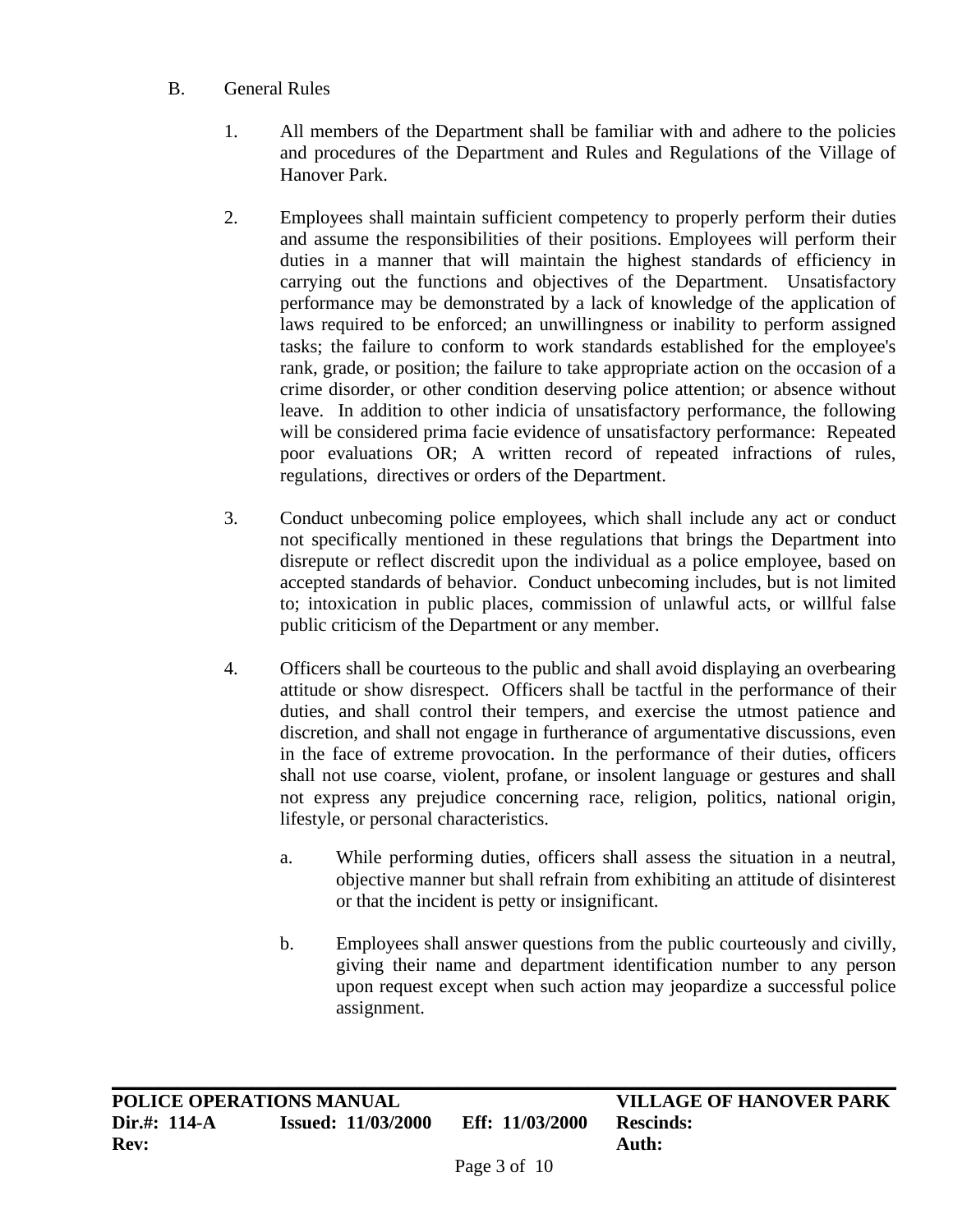- c. Members shall speak the truth at all times concerning police matters. In cases where the member is not authorized by regulations of the Department to divulge facts within his or her knowledge, the member will decline to comment.
- 5. An employee shall be attentive and alert at all times while on duty and shall devote his entire duty time and energy to the services of the Department.
- 6. Employees shall cooperate fully with any personnel or internal investigation provided such cooperation is not a violation of law or the employees' Constitutional rights.
- 7. Employees shall report any employee of the Department engaged in any type of criminal behavior or inducing another employee to commit an unlawful act or violation of a stated regulation.
- 8. Employees shall not sell tickets or solicit, outside the department, any form of donation or contribution while on duty or in uniform or while representing themselves as Hanover Park Police Department employees without approval from the Chief of Police.
- 9. Employees shall report to assignments on a timely basis.
- 10. Employees shall not be careless, negligent, or unsafe in their use of Department property or vehicles, which unnecessarily jeopardizes the safety of them, fellow employees, or the safe use of Police equipment.
- 11. Employees shall not intentionally violate the Chain of Command within the Department without appropriate justification.
- 12. Employees may suspend patrol or other assigned activity, subject to immediate call at all times, for the purpose of having meals or breaks during their tours of duty, but only for such period of time, and at such time and place, as established by department procedures.
- 13. Employees shall use leave or sick time in accordance with Village of Hanover Park Personnel Rules and Regulations, Article II. 2.2, 2.3, 2.4, etc.
- 14. Employees shall not conduct private business that would create a conflict of interest or interfere with the proper performance of their duties.
- 15. Employees shall not destroy, deface or remove any official written notice posted within the Department nor shall they post or cause to be posted any unauthorized material.
- 16. Employees shall not terminate their tour of duty or any assignment unless properly relieved or dismissed by an appropriate supervisory authority.

| POLICE OPERATIONS MANUAL |                           |                                       | <b>VILLAGE OF HANOVER PARK</b> |
|--------------------------|---------------------------|---------------------------------------|--------------------------------|
| Dir.#: 114-A             | <b>Issued: 11/03/2000</b> | Eff: 11/03/2000                       | <b>Rescinds:</b>               |
| <b>Rev:</b>              |                           |                                       | Auth:                          |
|                          |                           | $\Gamma_{\alpha\alpha\alpha}$ 4 of 10 |                                |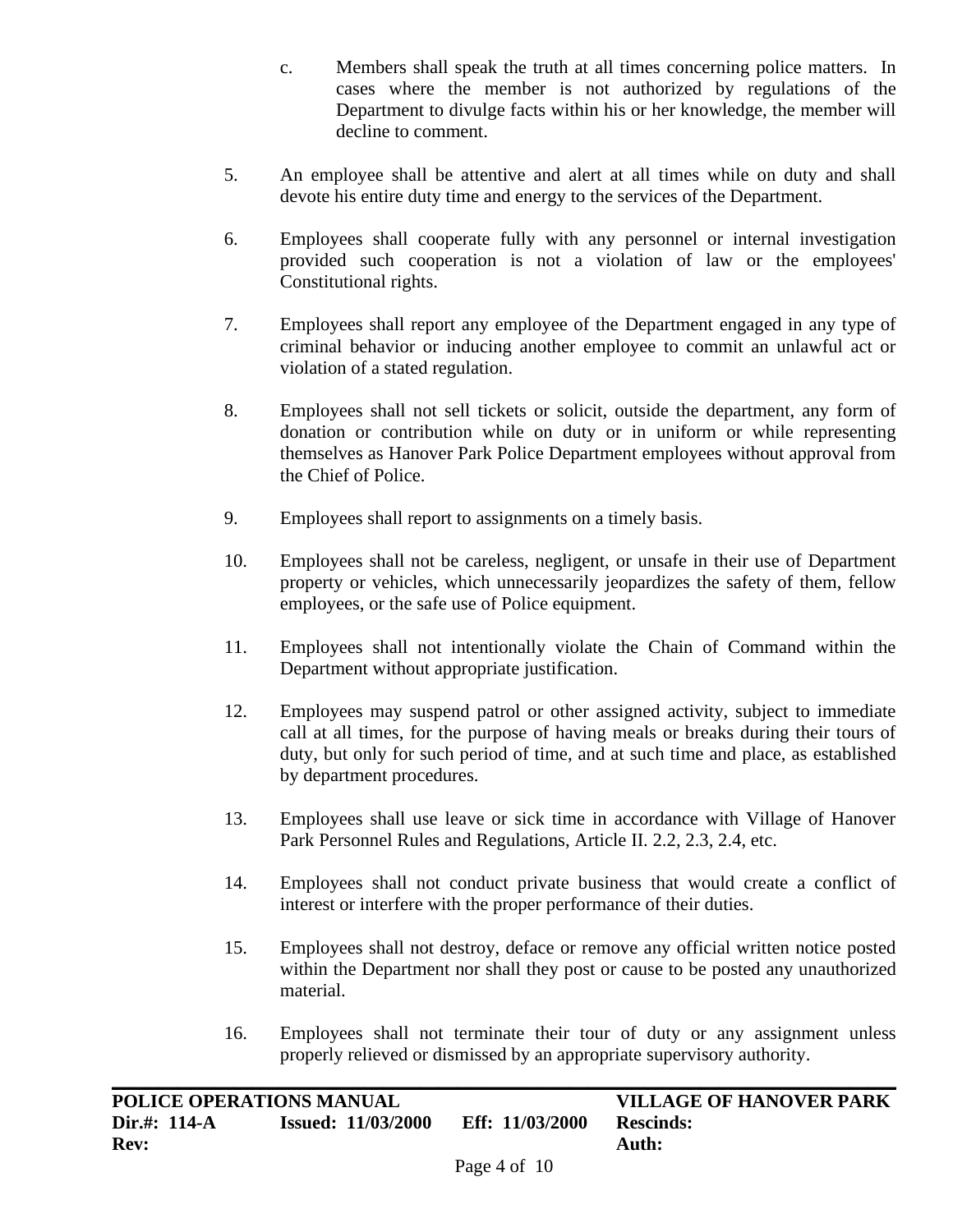- 17. Employees shall not leave the Village limits while on duty except in the performance of official duty or approval by his immediate supervisor.
- 18. Employees shall not remove from the Police Department any departmental equipment, evidence, contraband or property which has been found, on loan, or is being held for safekeeping without prior approval from their supervisors or a court order. *Exceptio*n: Equipment that has been issued or assigned to the employee.

- 19. Employees shall not make purchases or authorize repairs for the Department without first obtaining permission or instructions to do so from a supervisor.
- 20. Employees shall not use their private vehicles or equipment for official purposes unless directed or authorized to do so.
- 21. Employees shall not be insubordinate toward supervisors and all employees shall treat each other with respect.
- C. Orders (12.1.3)
	- 1. Every employee of the Department is required to obey and promptly execute all lawful orders from a superior, including any order relayed from a superior by an employee of same or lesser rank.
	- 2. An employee receiving an order that is in conflict with a previous order shall notify the supervisor issuing the conflicting order. Responsibility for disobedience to the first order then shifts to the supervisor issuing the second and conflicting order.
- D. Appearance
	- 1. Every employee of the Department, while on duty, must report at all times neat and clean in appearance. Clothing shall be clean and neatly pressed. The clothing worn must conform to Department standards as defined in DIR# 127-A.
	- 2. Employees shall wear the regulation police uniform only with duty-related activities unless approved by the Chief of Police.
- E. Police Actions in Personal Affairs
	- 1. Off-duty employees are discouraged from making arrests or engaging in police actions within their families, neighborhoods, or personal affairs, except when lawfully protecting property, using measures of self-defense or in the immediate defense of others.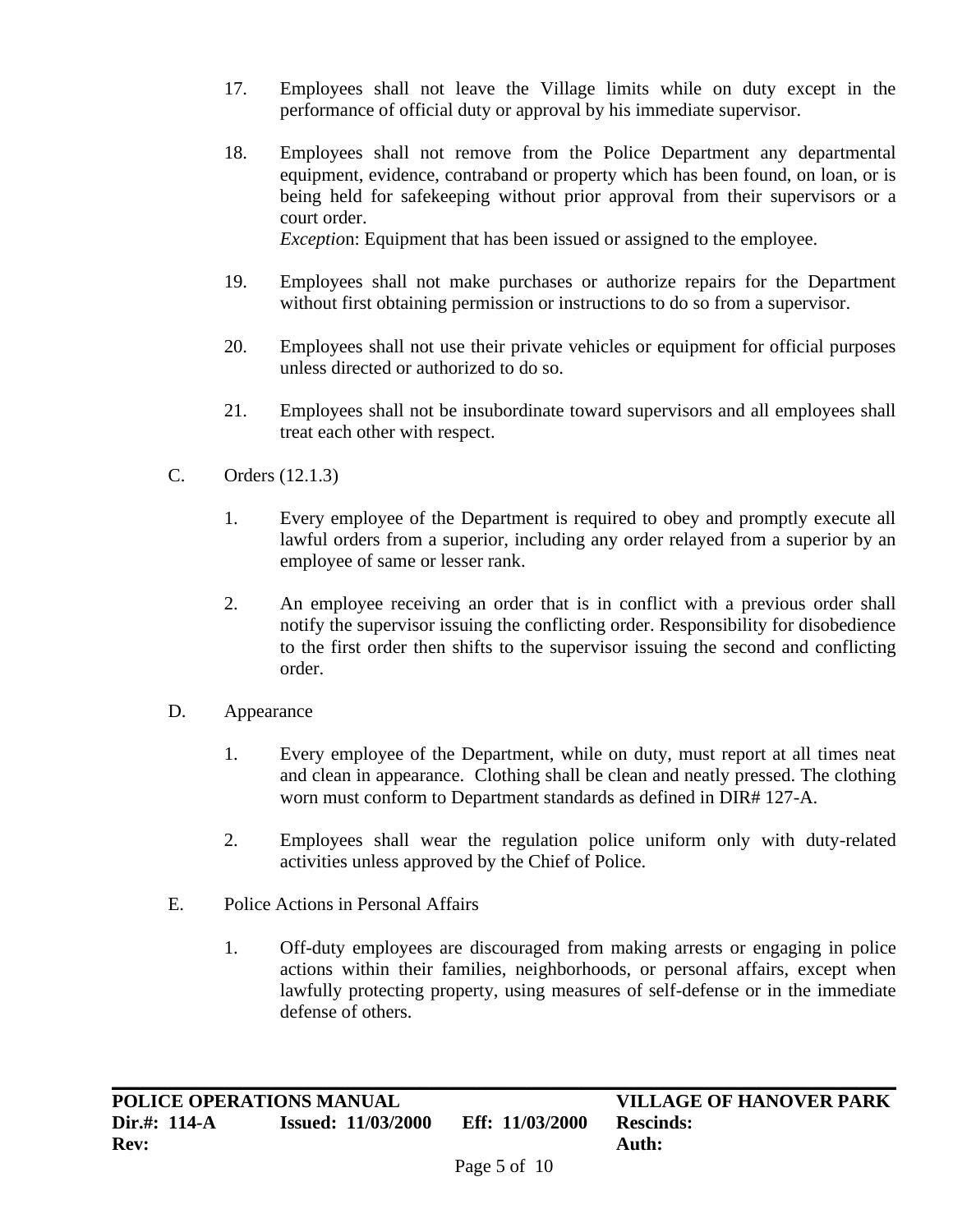- 2. On-duty employees, when becoming involved in police situations with relatives or persons, with whom they have a close personal relationship, should request that another employee handle the situation.
- 3. Off-duty employees should refrain in becoming directly involved in police situations except when such involvement would likely prevent injury of themselves or others.
- F. Integrity Abuse of Authority
	- 1. Officers shall impartially enforce the law applying it fairly to all persons regardless of racial characteristics, gender or socioeconomic status.
	- 2. Officers shall not make any arrest, search, or seizure, which they know or should know, is not in accordance with law and departmental procedures.
	- 3. Employees shall not accept or solicit any compensation, reward, gift, discount or gratuity, which is provided as a result of their status as a Department employee.
	- 4. Employees shall not knowingly make false statements or intentionally misrepresent facts. *Exception: Officers may employ false or misrepresentation as an investigative tool or interrogative technique however these actions will always be judged by legal, ethical and administrative guidelines.*
	- 5. Officers may, while in the performance of duty, be required to misrepresent their identity or purpose in order to perform investigations.
	- 6. Employees shall not affiliate with any organization whose constitution or charge would create a conflict of interest or interfere with the proper performance of their duties. *Exceptio*n: *Undercover officers may, while in the performance of duty, be required to misrepresent their identity or purpose in order to perform investigations.*
	- 7. Employees shall not furnish, recommend or suggest any attorney, counsel, or service to any member of the public while in the official course of their duties.
	- 8. Harassment, ridicule, or retaliation in any form against a complainant, employee or any witness for complaining or otherwise offering evidence in an Internal or criminal investigation involving Police Department employee(s) is strictly prohibited and may result in severe disciplinary action.
		- a. Any attempt by an employee to pressure or influence a complainant/witness to offer untruthful statements or alter the nature of evidence offered in an internal or criminal investigation shall be deemed official misconduct as provided above.
	- 9. Political Activity by Police Employees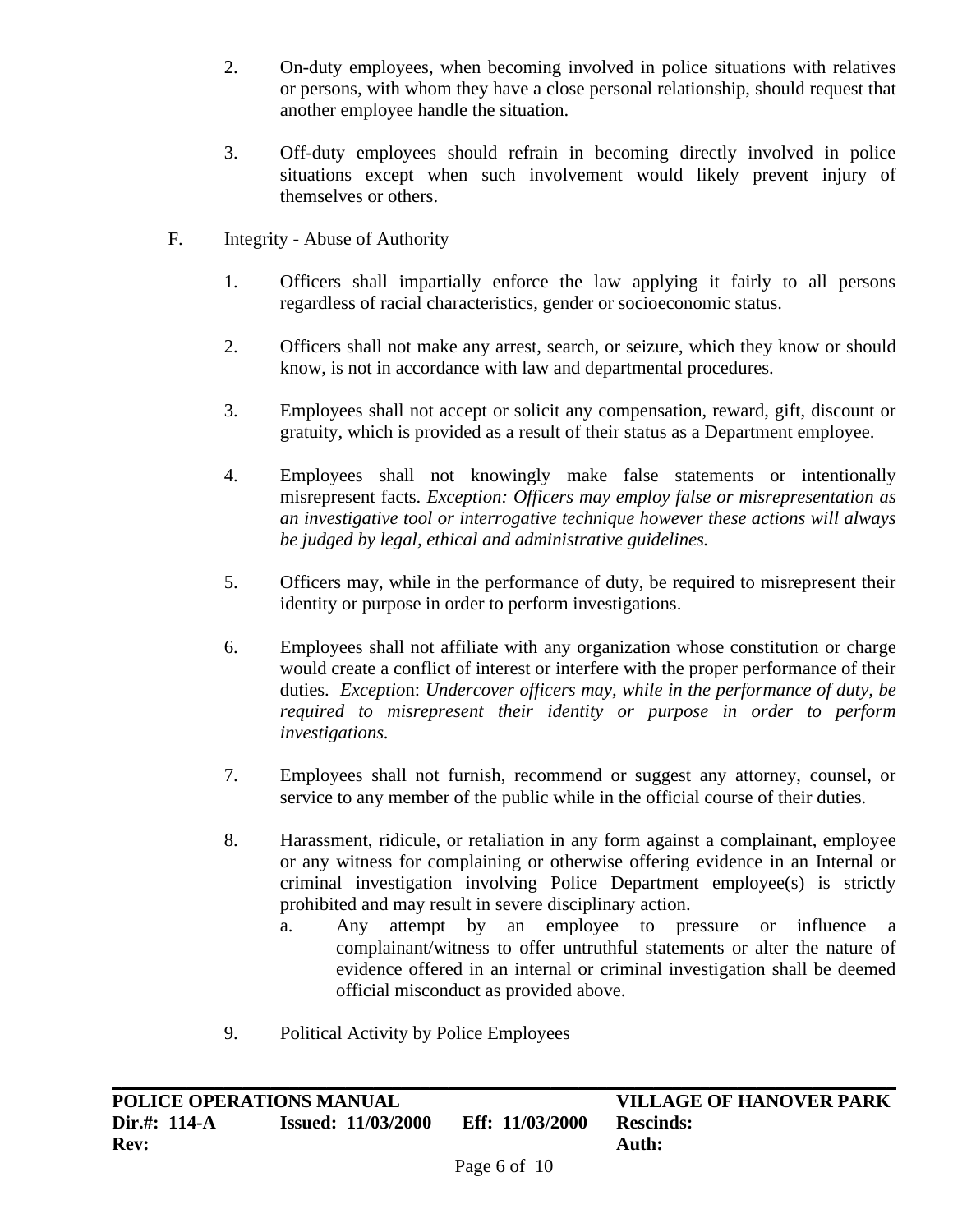- a. Employees shall not use their official position with the Department for political purposes or to endorse political candidates.
- 10. Employees shall not use the prestige or influence of their official position; or time, facilities, equipment or supplies of the Department for his private gain or advantage of another.
- 11. Employees shall not attempt to bring influence to bear upon the Chief of Police, superior officer or elected official for the purpose of promotion, assignment or to avoid corrective action.
- 12. Employees shall not withhold any information concerning criminal activity.
- 13. Employees shall not make malicious, harassing or frivolous complaints against fellow members of the Department.
- 14. Employees shall not intentionally violate any Federal, State, or County law or Village of Hanover Park ordinance.
- 15. Employees shall not feign illness, avoid responsibility, or intentionally fail to perform their duties.
- 16. Employees shall avoid regular or continuous associations or dealings with persons whom they know, or should know, are persons under criminal investigation or indictment, or who have a reputation in the community or the Department for present involvement in felonious or criminal behavior, except as necessary to the performance of official duties, or where unavoidable because of other personal relationships of the employees.
- 17. Employees shall not maliciously threaten, strike or assault any other member of the Department or aid, abet, or incite any altercation between members of the Department.
- 18. Employees shall not intentionally expose the identities of undercover officers or the existence of investigative operations.
- G. Alcohol, Intoxicating Liquor, and Drugs Use
	- 1. Department employees shall not:
		- a. Possess or use any controlled substance while on or off duty, except with the approval and guidance of a licensed physician or in the actual performance of duty.
		- b. Report for duty under the influence of illegal drugs to any degree or under the influence of any other drug that may cause impairment of the ability to perform their duties.
		- c. Consume or possess alcoholic beverages of any kind while on duty except in the actual performance of duty.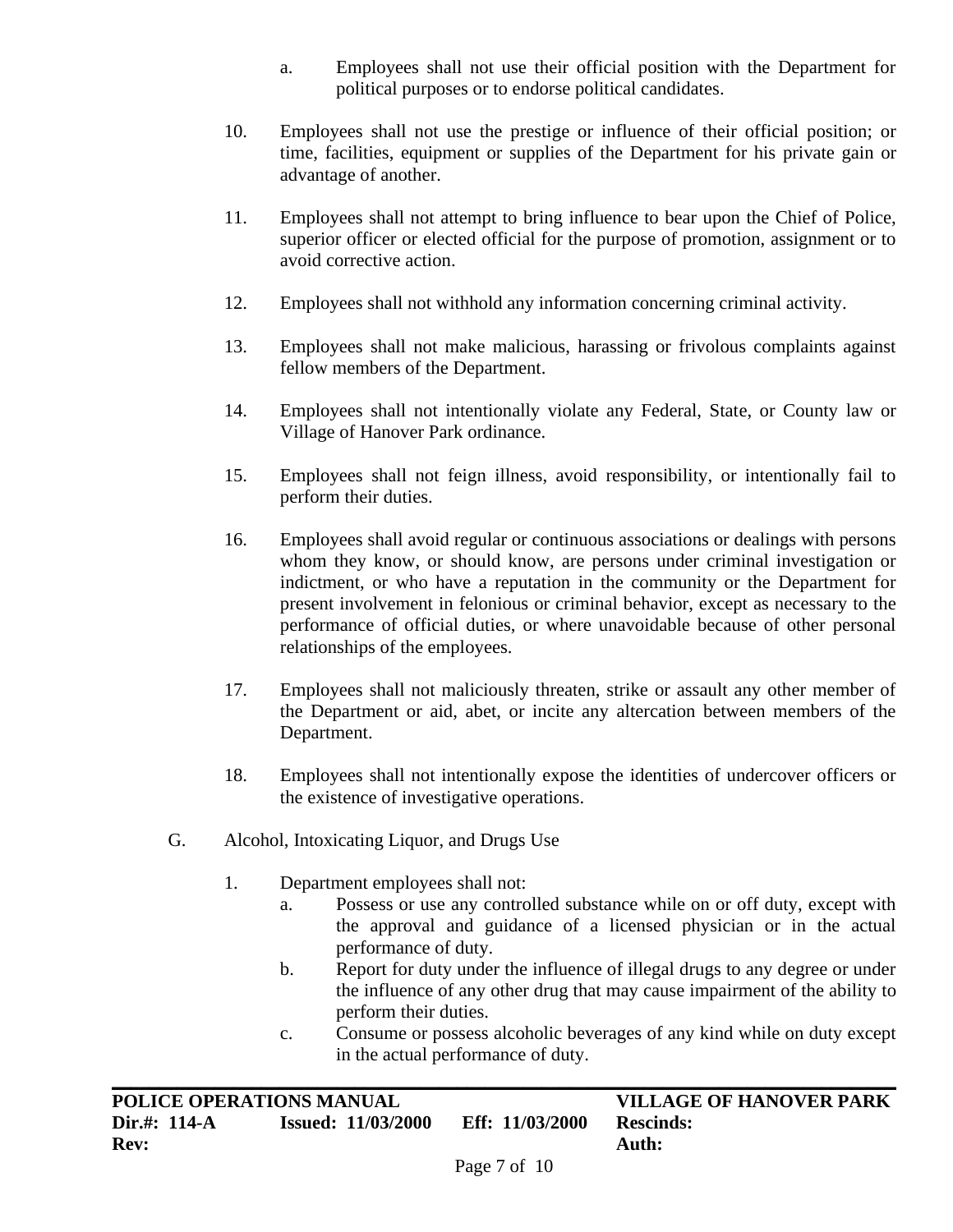- d. Be under the influence of alcohol, be unfit for duty due to the use of alcohol or have the odor of alcoholic beverages on their breath when reporting for or on duty.
- e. While off duty, consume alcoholic beverages to the extent their behavior would bring discredit upon themselves or the Department.
- f. While off duty, consume alcoholic beverage to the extent that they are unfit to report for his next regular tour of duty.
- H. Accidents
	- 1. Employees shall promptly notify their immediate supervisor of any personal injury or property damage accident involving any Department vehicle or equipment in their charge. Employees shall promptly provide their supervisor with necessary information involving the accident.
	- 2. Employees who become involved in an accident while on duty shall make no statement to the public as to responsibility and shall not advise other parties involved in the accident that the Department is responsible for damage or injury.
- I. Address and telephone
	- 1. Upon employment, each member of the Police Department is required to provide his correct address and telephone number.
		- a. Where an exact street address exists, that address must be supplied.
		- b. If an address consists of a route or box number, directions to the employee's residence must be on file in the office of the Chief of Police.
		- c. The employee's telephone number may be unlisted in the telephone directory, but must be made available to the Department.
	- 2. An employee who changes his residence or telephone must notify his supervisor, in writing, within twenty-four hours after the change.
	- 3. Employees shall not knowingly use the Police Department as an address for private or personal correspondence.
- J. Prisoners
	- 1. No member of the Department may release any prisoner without proper authority or allow any prisoner in their charge to escape, whether through neglect or design.
	- 2. When a person is found unconscious or his condition is unexplainable, members shall contact the appropriate physician or take that person to the appropriate medical facility for examination.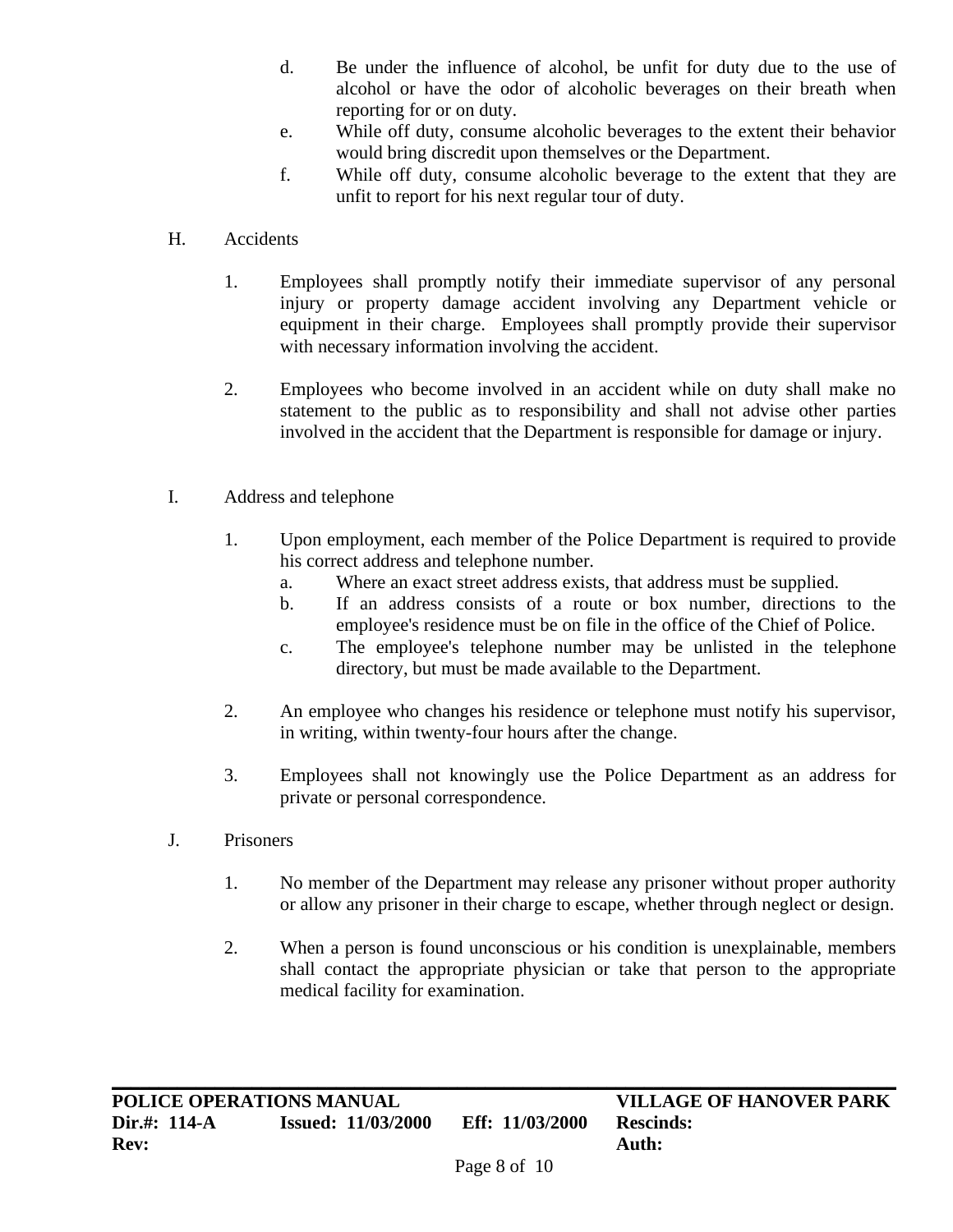- 3. When lawfully arresting a person, the initiating officer shall insure that an appropriate and thorough search of that person is completed, seizing all weapons and pertinent evidence.
- 4. Prisoners shall be searched by members of the same sex, unless emergency situations direct an immediate limited search to protect from serious injury or death.
- 5. Members shall be responsible for the safe custody, fair humane treatment, and expeditious transport to the appropriate facility of all prisoners within their custody.
- 6. Members shall be responsible for safeguarding and proper custody of all personal property a prisoner may have in his possession or under his control at the time of arrest or detention.
- 7. Female prisoners shall be transported in a separated area of a vehicle that is not occupied at the same time by another prisoner of the opposite sex.
- 8. Juveniles shall be transported and detained separately from any other adult prisoner.
- K. Use of Force
	- 1. Employees, when making a lawful arrest, shall not use more force than necessary in effecting the arrest or in dealing with any person, and shall not subject such person to more restraint than is necessary for his arrest or detention. (1.3.1)
- L. Court Appearances
	- 1. Employees shall not give testimony as a character witness for any defendant in a criminal trial without knowledge of the Chief of Police.
	- 2. Each employee shall diligently prepare for criminal cases subject to a court proceeding. All employees concerned in criminal cases before a court are to be punctual and report at the designated place and time honoring a witness subpoena.
	- 3. Employees shall report in proper uniform when their assignment requires the wearing of the uniform. Off-Duty employees may wear appropriate business attire.
	- 4. Members shall not appear as witnesses in civil matters arising from situations encountered in performance of their duties without being subpoenaed by legal process.